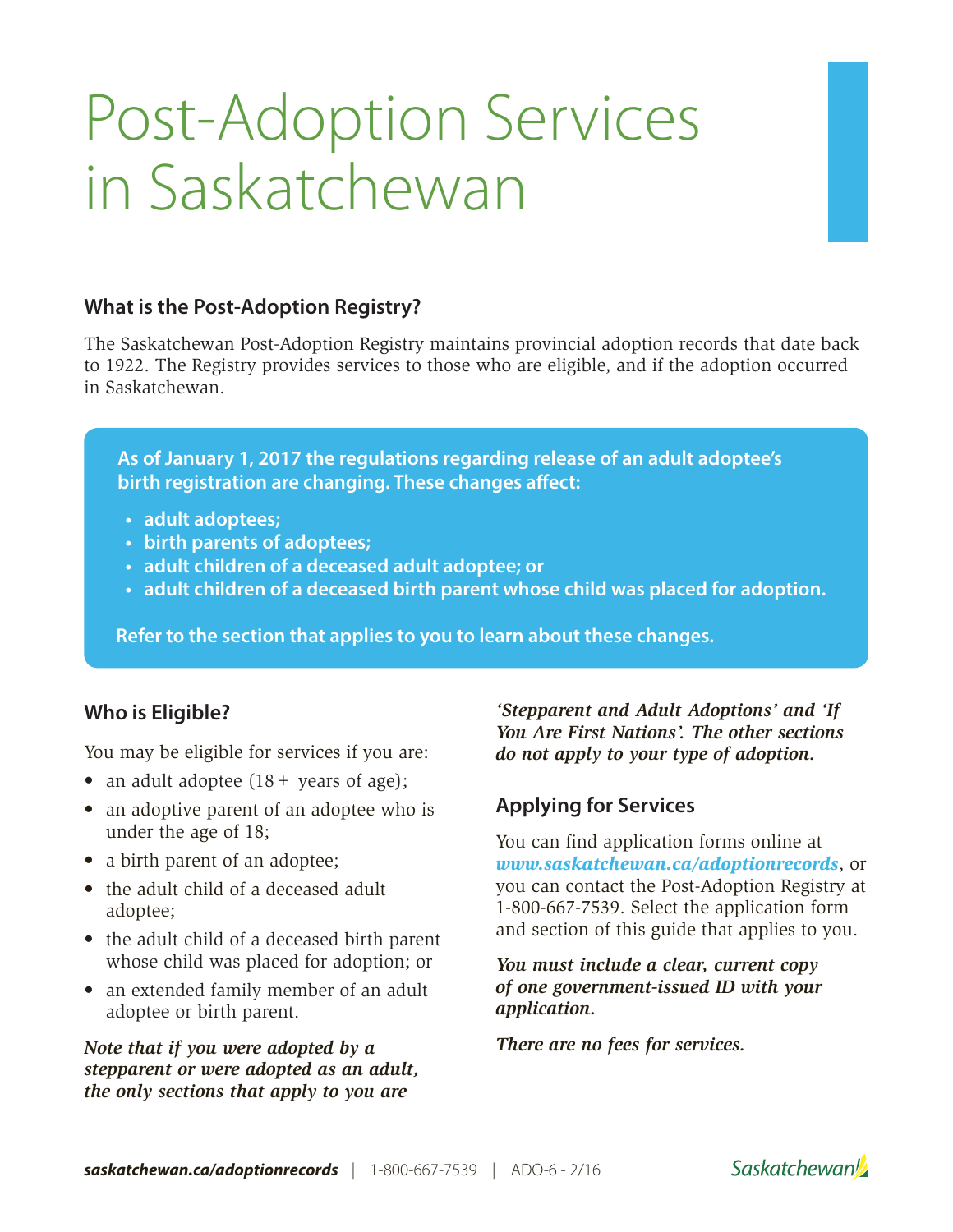**What Services does the Post-Adoption Registry Provide? Refer to the section that applies to you.**

**Adult Adoptees (Adoptees who have turned 18 years of age)**

**If you are an adult adoptee, under the new regulations you may submit the following to the Post-Adoption Registry:**

• **Veto** – a veto prevents your birth name and other identifying information from being included on your birth registration before it is released. You can only place a veto if your adoption **occurred prior to January 1, 2017**.

A veto does not prevent someone from learning your identity through other **means.**

• **Contact Preference** – a contact preference **does not** prevent your birth name and other identifying information from being included on your birth registration before it is released to someone else. Instead, it allows you to state the type of contact you are willing to have with the birth parent or, if they are deceased, their adult children. This can include a preference for 'no contact'.

You are only able to submit either a veto or a contact preference.

#### *If you are an adult adoptee, you may apply for:*

• Birth Registration - new applications will be processed under the new regulations, which come into effect January 1, 2017. Birth registrations under the new regulations will not be released until after that date.

Birth registrations cannot be released until six months after adoptees turns 18 to allow the adoptee time to place a veto or contact preference.

Release of identifying information from the adult adoptee's birth registration is subject to any vetoes or contact preferences that may have been placed.

If you have already applied for your birth registration, you do not need to reapply. Your application will be processed under the new regulations.

- Non-Identifying Background Information – copies of file information may be provided. By law, third-party information, such as names of extended family members and exact locations, must be removed from any information you are eligible to receive.
- **Adoption Order** typically, your adoption order is provided to you if you apply for your birth registration or your background information. If you need a copy for a specific purpose, you may request it from the Post-Adoption Registry.
- Voluntary Contact you can request that your name be placed on a voluntary contact list in case extended family members also wish to have contact with you. If the Post-Adoption Registry makes a match, the name(s) and contact information of your extended family members will be provided to you, and you are able to decide how or when to make contact.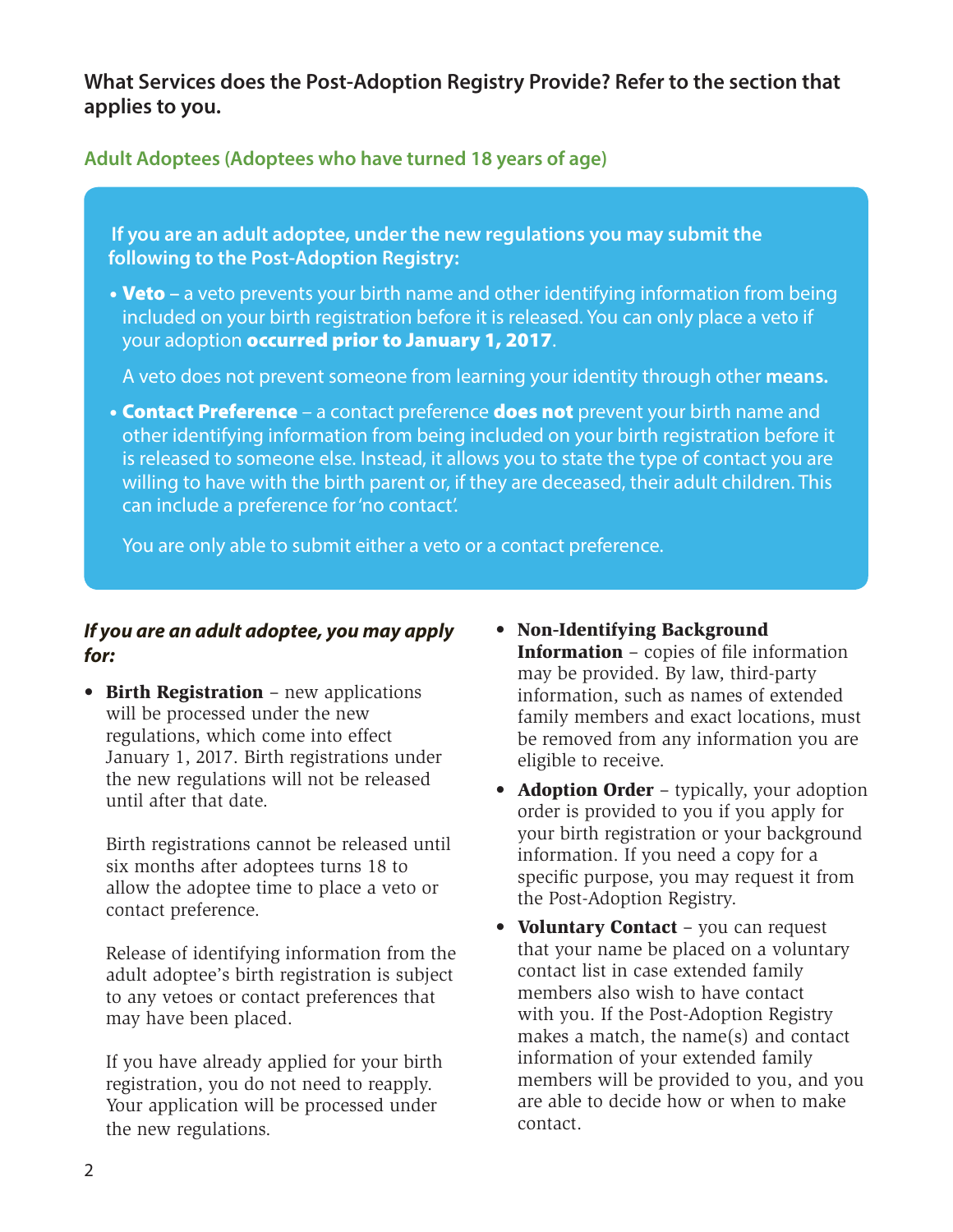**If you are a birth parent of an adoptee, under the new regulations you may submit the following to the Post-Adoption Registry:**

• Veto – a veto prevents your name and other identifying information from being included on the adult adoptee's birth registration before it is released. You can only place a veto if the adoption occurred prior to January 1, 2017.

A veto does not prevent someone from learning your identity through other means.

• Contact Preference – a contact preference does not prevent your name and other identifying information from being included on the adult adoptee's birth registration before it is released. Instead, it allows you to state the type of contact you are willing to have with the adult adoptee or, if they are deceased, their adult children. This can include a preference for 'no contact'.

You are only able to submit either a veto or a contact preference.

# *If you are a birth parent of an adult adoptee, you may apply for:*

• Birth Registration – all new applications are being processed under the new regulations, which come into effect January 1, 2017. Birth registrations will not be released until after that date. The name(s) and other identifying information of the adoptive parent(s) are not included.

Birth registrations cannot be released until six months after the adoptee turns 18, which allows the adoptee time to place a veto or contact preference.

de la completa de la completa de la completa de la completa de la completa de la completa de la completa de la Release of identifying information from the adult adoptee's birth registration is subject to any vetoes or contact preferences that may have been placed. If you are a birth parent and your name does not appear on the adult adoptee's birth registration, you are not entitled to receive a copy of the birth registration. Instead, you may be eligible for a search for the adult adoptee. If you have applied for the adult adoptee's birth registration, the Post-Adoption Registry will advise you if a search for the adult adoptee is required instead.

If you already applied for the adult adoptee's birth registration, you do not need to reapply. Your application will be processed under the new regulations.

- Non-Identifying Background Information – copies of file information may be provided. By law, third-party information must be removed from any information you are eligible to receive. As a birth parent, you are able to request certain documents for which you have provided information (e.g. a social history), or which you signed (e.g. a committal document).
- Voluntary Contact you can request that your name be placed on a voluntary contact list in case extended family members wish to have contact with you. If the Post-Adoption Registry makes a match, the name(s) and contact information of the extended family members will be provided to you, and you are able to decide how or when to make contact.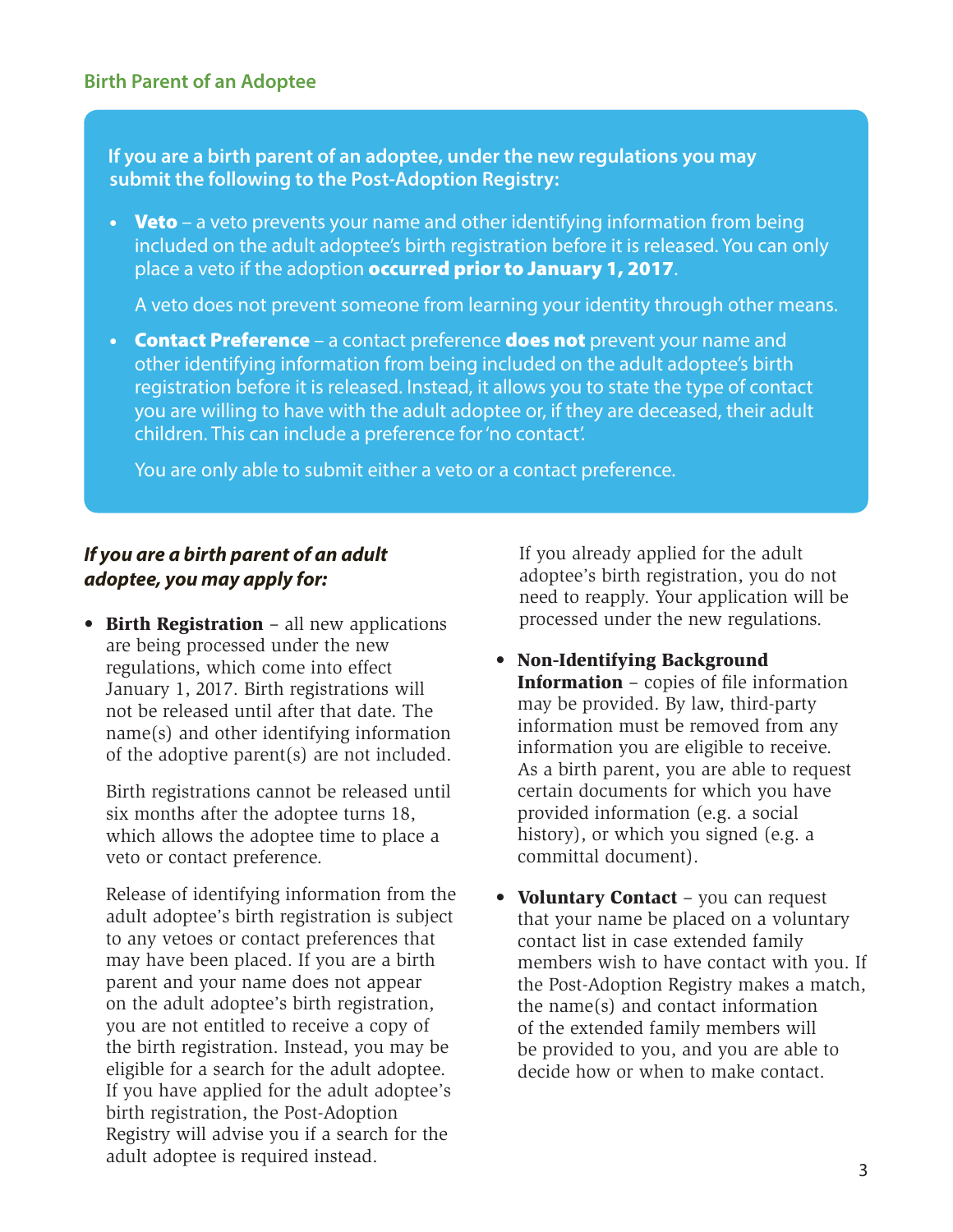#### **Adult Children of Deceased Adult Adoptees or Deceased Birth Parents**

*Note that in order to apply, you must provide proof of death, which may include a copy of a death certificate, death notice, funeral card or obituary.* 

## *If you are:*

- the adult child of a deceased adult adoptee; or
- the adult child of a deceased birth parent whose child was placed for adoption

## *you may apply on their behalf for:*

• Birth Registration - all new applications are being processed under the new regulations, which come into effect January 1, 2017. Birth registrations will not be released until after that date. If you are the child of a deceased birth parent, the name(s) and other identifying information of the adoptive parent(s) is not included.

Birth registrations cannot be released until six months after the adoptee turns 18, which allows the adoptee time to place a veto or contact preference.

Release of information from the adult adoptee's birth registration is subject to any vetoes or contact preferences that may have been placed (for information on vetoes and contact preferences, see the sections 'Adult Adoptees' and 'Birth Parents').

If you already applied for the adult adoptee's birth registration, you do not need to reapply. Your application will be processed under the new regulations.

• Non-Identifying Background Information - certain information from the adoption file may be provided. By law, third-party information, such as names of extended family members and exact locations, must be removed from any information you are eligible to receive.

Voluntary Contact - you can request that your name be placed, on behalf of the deceased adult adoptee or deceased birth parent, on a voluntary contact list in case extended family members wish to have contact. If the Post-Adoption Registry makes a match, the name(s) and contact information of the extended family members will be provided to you, and you are able to decide how or when to make contact.

# **Adoptive Parents**

# *If you are an adoptive parent, you may apply for:*

- **Adoption Order** adoptive parents may receive a copy of the adoption order regardless the age of the adoptee.
- Non-Identifying Background Information – Adoptive parents typically receive background information on a child at the time of the adoption. Adoptive parents are able to request copies of replacement documents if the adoptee is still under the age of 18.

# **Extended Family**

Extended family members include anyone related to either an adult adoptee or birth parent of an adult adoptee. If you are an extended family member, you may apply for:

• Voluntary Contact – as an extended family member, you may place your name on a list to have voluntary contact with the adult adoptee or birth parent. If the adult adoptee or birth parents also place their names on the contact list, your information will be provided to them. The adult adoptee or birth parents determine when to make contact. The Post-Adoption Registry does not search for anyone.

It is possible that a match may take a long time to occur, or that one may never occur.

*To apply, you must know the adoptee's birth name, or the name of at least one birth parent whose name appears on the adult adoptee's birth registration.*